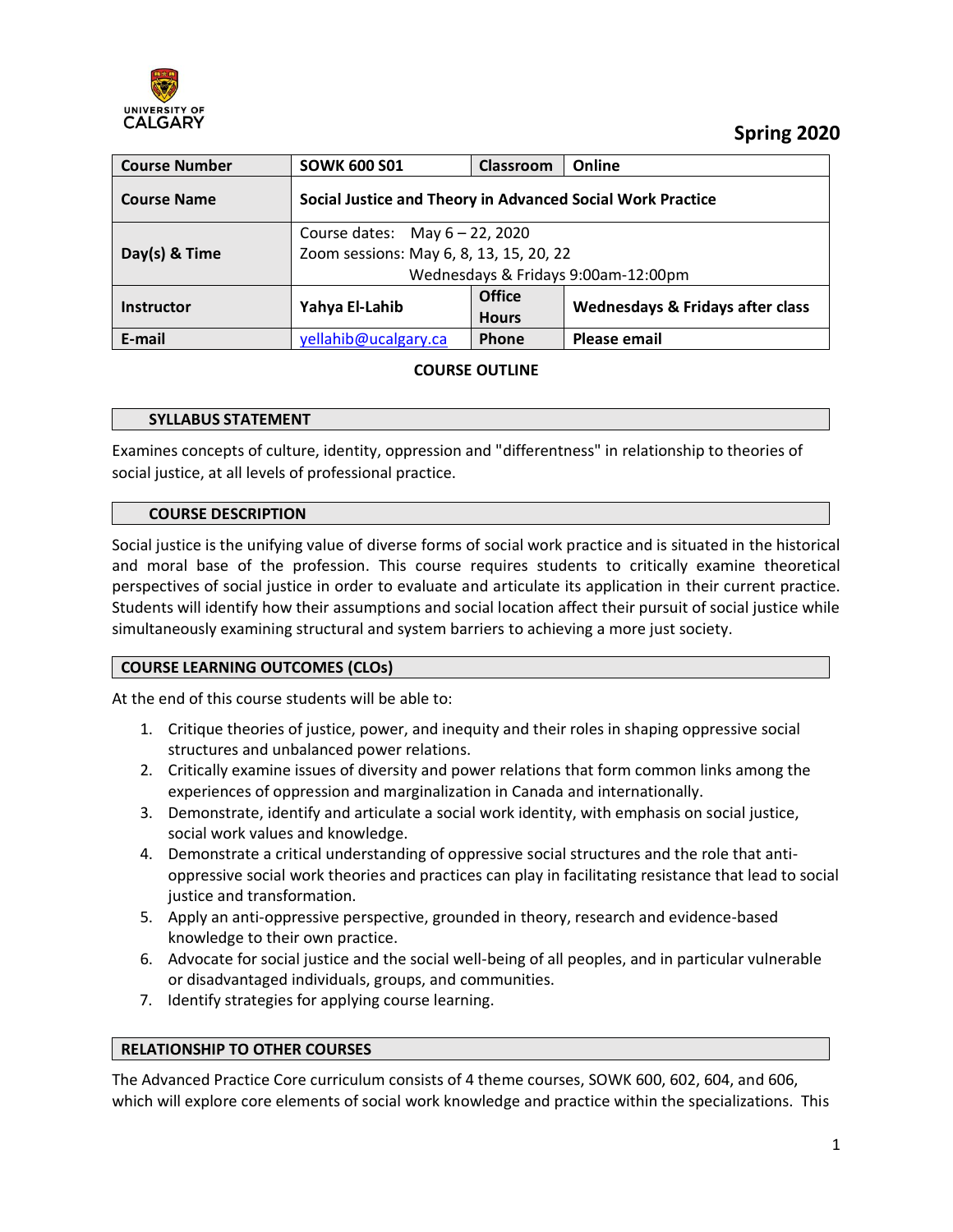curriculum will examine social justice, research strategies, social work practice models, and public policy with the intent of further developing students' unique social work perspective and strengthening their social work identity and personal practice framework. These courses also provide the foundation for the specialization as well as for the field education component leading to the final capstone project.

### **LEARNING TECHNOLOGIES AND REQUIREMENTS**

A D2L site has been set up for this course which contains required readings and other relevant class resources and materials.

Zoom will be used for all synchronous classes. Zoom and/or D2L will be used for asynchronous sessions. To actively participate in these sessions, you will need a laptop, desktop or mobile device with Internet access, a camera, and headphones/earbuds.

#### **Guidelines for Zoom Sessions in Online Classes**

Students are expected to participate actively in all Zoom sessions. If you are unable to attend a Zoom session, please contact your instructor to arrange an alternative activity for the missed session.

Due to the sensitive nature of this course and the type of conversations we will have in this class, **no sessions will be recorded** and students who miss class for various reasons, can make arrangements with the instructor and/or any of their classmates to make up missed material.

In addition, students are expected to use computers to sign in to class and adhere to online protocols in professional manners. This includes signing into class from a private and quite place with no background noise or disruptive sounds (as best as you are able) which will allow you to be fully present and engaged in Zoom sessions. Cameras are expected to be on all the time, unless necessary to preserve confidentiality or privacy. This is a graduate level seminar and students' active participation in class discussions is expected at all time.

Considering the nature of this graduate level seminar, there is an emphasis on students' output in class and collaborative spaces of engaged learning. No slides will be shared or posted on D2L as this is not a lecture style format.

### **CLASS SCHEDULE**

Please note that the class schedule consists of synchronous **AND** asynchronous (group work, readings, D2L activities) sessions on **May 6th, May 8th, May 13th, May 15th, May 20th and May 22nd** .

Students are **expected** to attend the morning Zoom sessions and have the option of meeting with group members in the afternoon using Zoom. The instructor will be available for consultation during the asynchronous afternoon sessions.

Attending the morning and afternoon poster presentations on May 22<sup>nd</sup> is **required** and students are expected to support each other and engage in collegial and collective learning process during the poster presentation session.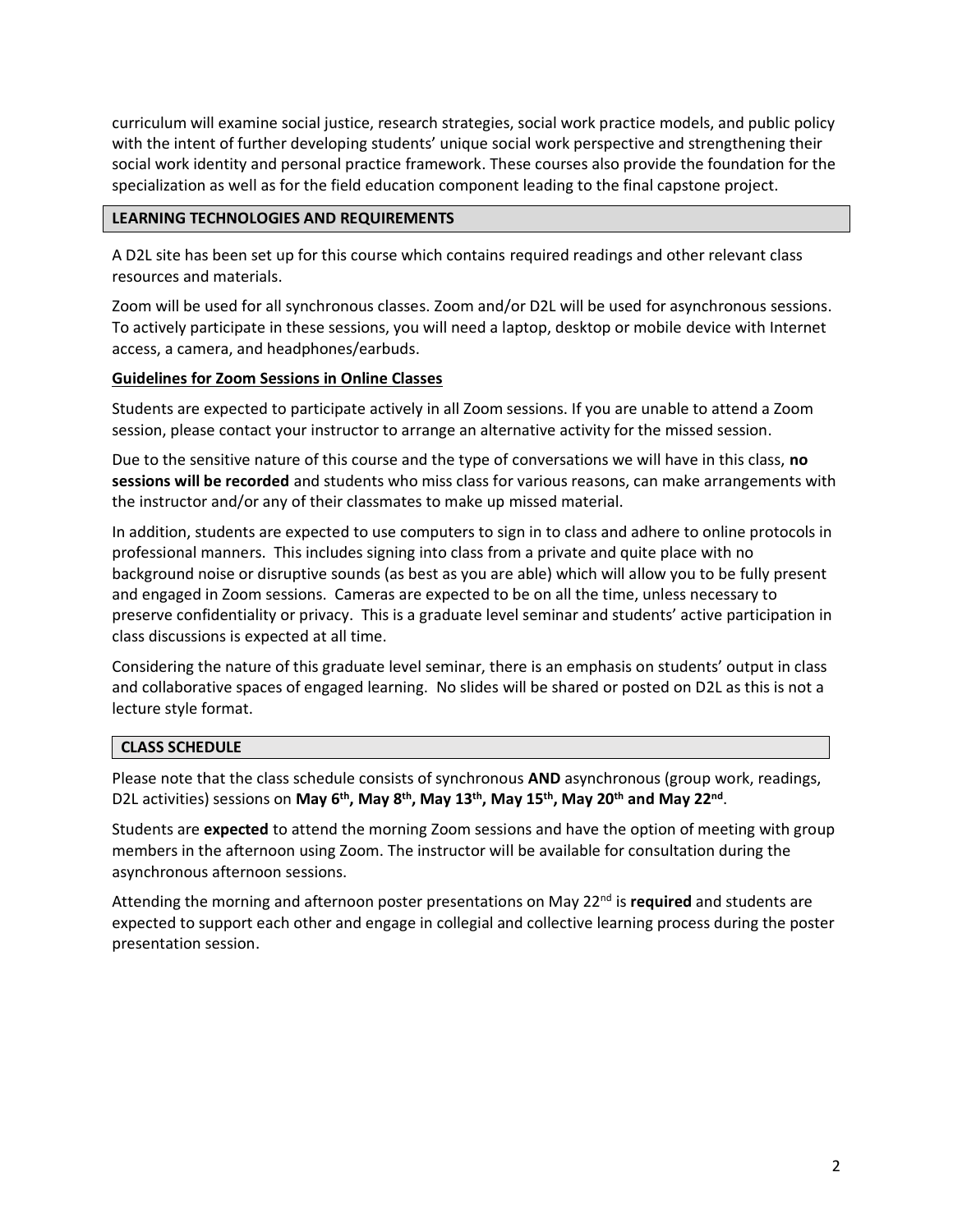| <b>Date</b>   | <b>Time</b>                                 | <b>Topics, Activities &amp; Assignments</b>                                                                                                                                                                                                                                                   |
|---------------|---------------------------------------------|-----------------------------------------------------------------------------------------------------------------------------------------------------------------------------------------------------------------------------------------------------------------------------------------------|
| <b>May 06</b> | <b>Morning Session:</b><br>9:00AM - 12:00PM | Introductions and course overview<br><b>Topic 1: Theoretical frameworks</b><br>Topic 2: Theories & approaches to power I: Understanding<br>self, the Other and Othering process                                                                                                               |
|               | Afternoon Session:<br>$1:00 - 4:00$ PM      | Group work and Asynchronous Time                                                                                                                                                                                                                                                              |
| <b>May 08</b> | <b>Morning Session:</b><br>9:00AM - 12:00PM | Topic 3: Theories & approaches to power II: Unpacking<br>power relations and operations for social work<br>Topic 4: Theories & approaches to power III: Unpacking<br>power relations and operations for social work                                                                           |
|               | Afternoon Session:<br>$1:00 - 4:00$ PM      | Group work and Asynchronous Time                                                                                                                                                                                                                                                              |
| <b>May 13</b> | <b>Morning Session:</b><br>9:00AM - 12:00PM | Topic 5: Intersectionalities & interlocking systems of<br>oppression<br>Topic 6: Critical and anti-oppressive practice                                                                                                                                                                        |
|               | Afternoon Session<br>$1:00 - 4:00$ PM       | Group work and Asynchronous Time<br>*Assignment 2 Part I: Preparation*                                                                                                                                                                                                                        |
| <b>May 15</b> | <b>Morning Session:</b><br>9:00AM - 12:00PM | Topic 7: Ethics & ethical tensions: Unpacking social work's<br>roles & responsibilities<br>Topic 8: Social policies and the struggles for inclusion:<br>Who is left out?<br>*Assignment 2 Part I: Development & Rationale<br>(submit in D2L) *<br>* Assignment 3 Discussion of Requirements * |
|               | Afternoon Session:<br>$1:00 - 4:00$ PM      | Group work and Asynchronous Time<br>*Assignment 2 Part III: Peer Review of Poster<br>Development*                                                                                                                                                                                             |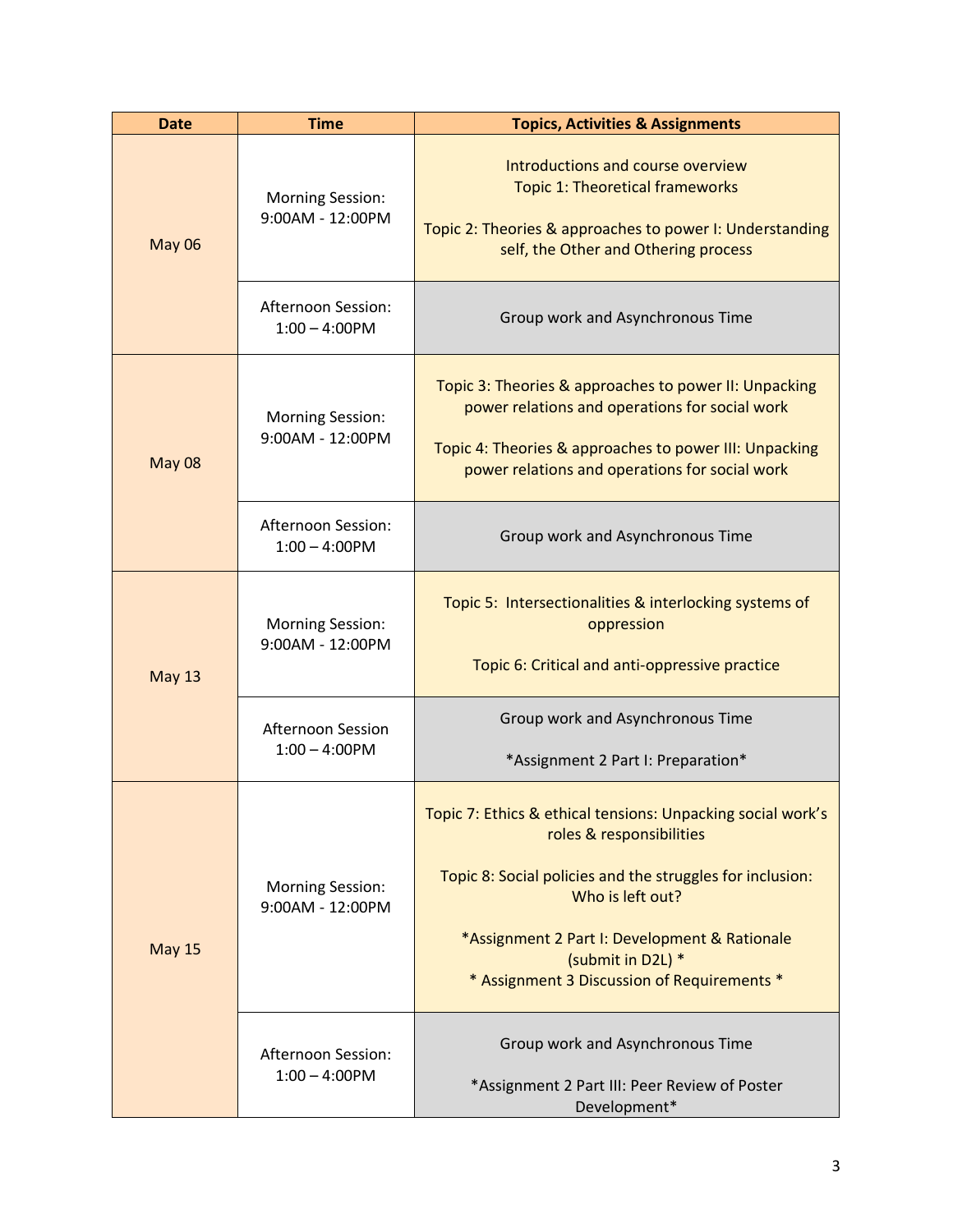| <b>May 20</b> | <b>Morning Session:</b><br>$9:00AM - 12:00PM$ | Topic 9: Troubling knowledge production & reclaiming<br>other ways of being                   |
|---------------|-----------------------------------------------|-----------------------------------------------------------------------------------------------|
|               | Afternoon Session<br>$1:00 - 4:00$ PM         | Group work and Asynchronous Time<br>*Assignment 2 Part II: Submit Poster Presentation Slides* |
| <b>May 22</b> | <b>Morning Session:</b><br>$9:00AM - 12:00PM$ | *Assignment 2 Part II: Poster Presentations<br>& Assignment 2 Part III: Peer Review*          |
|               | Afternoon Session<br>$1:00 - 4:00$ PM         | *Assignment 2 Part III: Poster presentations<br>& Assignment 2 Part III: Peer Review*         |
| May 29th      |                                               | *Assignment 3: Theoretical Paper Due*                                                         |

### **READINGS**

No textbook is required for this course. A list of required and recommended readings is provided by topic after the class schedule. As this is a graduate level seminar, students are expected to read through the material in preparation for participating in classroom and online discussions. Students are asked to do the readings of **at least two of the recommended readings** by topic. The readings are accessible through library.ucalgary.ca.

A list of additional recommended readings will be shared on D2L and students are encouraged to access this list and utilize them in their class engagement and assignments.

### **Topic 1: Theoretical Frameworks**

Kuwee-Kumsa, M. (2008). Social working the dance of Otherness. *Canadian Social Work Review, 25*(1), 97-106.

<https://www-jstor-org.ezproxy.lib.ucalgary.ca/stable/41669885>

McIntosh, P. (1989). White Privilege: Unpacking the invisible knapsack. *Peace and Freedom,*  1-2.

<https://nationalseedproject.org/Key-SEED-Texts/white-privilege-unpacking-the-invisible-knapsack>

- Olson, C. J., Reid, C., Threadgill-Goldson, N., Riffe, A. H., & Ryan, P. A. (2013). Voices from the field: Social workers define and apply social justice. *Journal of Progressive Human Services, 24*(1), 23-42. <https://doi-org.ezproxy.lib.ucalgary.ca/10.1080/10428232.2013.740407>
- Todd, S. (2011). "That power and privilege thing": Securing whiteness in community work. *Journal of Progressive Human Services, 22*(2), 117-134. <https://doi-org.ezproxy.lib.ucalgary.ca/10.1080/10428232.2011.606528>

Young, I. M. (2014). Five faces of oppression. In N. Asumah, & Mechthild Nagel (Eds.), *Diversity, social justice and inclusive excellence: Transdisciplinary and global perspectives* (pp. 3-33). New York, NY: State University of New York Press. [https://ebookcentral-proquest](https://ebookcentral-proquest-com.ezproxy.lib.ucalgary.ca/lib/ucalgary-ebooks/reader.action?ppg=26&docID=3408886&tm=1512429534081)[com.ezproxy.lib.ucalgary.ca/lib/ucalgary](https://ebookcentral-proquest-com.ezproxy.lib.ucalgary.ca/lib/ucalgary-ebooks/reader.action?ppg=26&docID=3408886&tm=1512429534081)[ebooks/reader.action?ppg=26&docID=3408886&tm=1512429534081](https://ebookcentral-proquest-com.ezproxy.lib.ucalgary.ca/lib/ucalgary-ebooks/reader.action?ppg=26&docID=3408886&tm=1512429534081)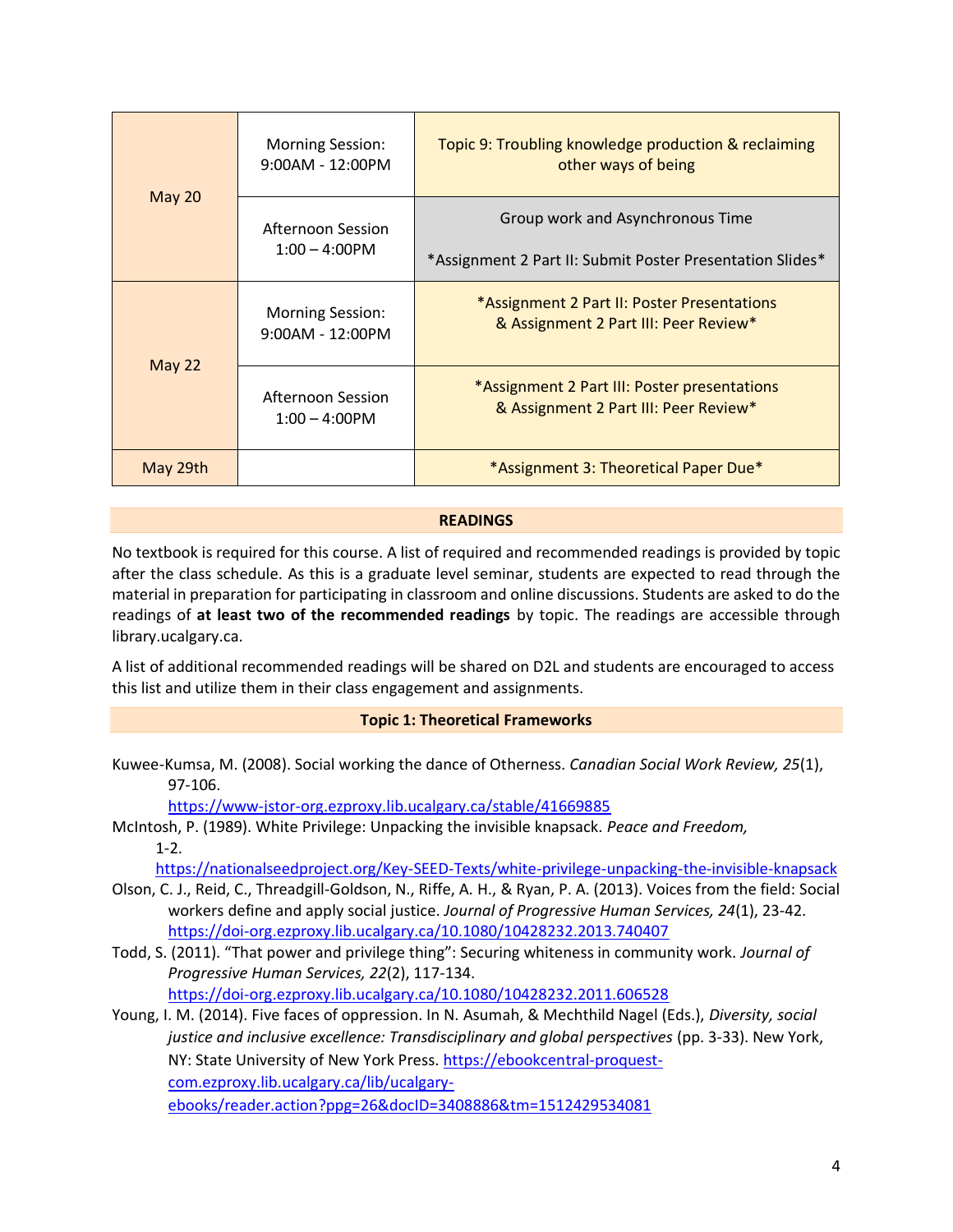#### **Topic 2: Theories & Approaches to Power I - Understanding Self, the Other & Othering Process**

- Deepak, A. (2012). Globalization, power and resistance: Postcolonial and transnational feminist perspectives for social work practice*. International Social Work, 55*(6), 779-793. <https://journals-sagepub-com.ezproxy.lib.ucalgary.ca/doi/full/10.1177/0020872811414038>
- DiAngelo, R. (2006). My class didn't trump my race: Using oppression to face privilege. *Multicultural Perspectives, 8*(1), 51-56.

[https://doi-org.ezproxy.lib.ucalgary.ca/10.1207/s15327892mcp0801\\_9](https://doi-org.ezproxy.lib.ucalgary.ca/10.1207/s15327892mcp0801_9)

- Gilbert, A., & Sliep, Y. (2009). Reflexivity in the practice of social action: From self-to inter-relational reflexivity. *South African Journal of Psychology, 39*(4), 468-479. <https://journals-sagepub-com.ezproxy.lib.ucalgary.ca/doi/abs/10.1177/008124630903900408>
- Tew, J. (2006). Understanding power and powerlessness: Towards a framework for emancipatory practice in social work. *Journal of Social Work, 6*(1), 33-51. <https://journals-sagepub-com.ezproxy.lib.ucalgary.ca/doi/abs/10.1177/1468017306062222>
- Solas, J. (2008). What kind of social justice does social work seek? *International Social Work, 51*(6), 813- 822.

<https://journals-sagepub-com.ezproxy.lib.ucalgary.ca/doi/abs/10.1177/0020872808095252>

#### **Topic 3: Theories & Approaches to Power II - Unpacking Power Relations & Operations for Social Work**

- Hall, S. (2006). The West & the rest: Discourse and power. In C. A. Maaka & C. Andersen (Eds.), *The Indigenous experience: Global perspectives* (pp. 165-173). Canadian Scholar Press. [https://read-dukeupress-edu.ezproxy.lib.ucalgary.ca/books/book/2555/chapter](https://read-dukeupress-edu.ezproxy.lib.ucalgary.ca/books/book/2555/chapter-standard/1360482/The-West-and-the-Rest-Discourse-and-Power-1992)[standard/1360482/The-West-and-the-Rest-Discourse-and-Power-1992](https://read-dukeupress-edu.ezproxy.lib.ucalgary.ca/books/book/2555/chapter-standard/1360482/The-West-and-the-Rest-Discourse-and-Power-1992)
- Quijano, A. (2000). Coloniality of power and Eurocentrism in Latin America. *International Sociology, 15*(2), 215-232.

<https://journals-sagepub-com.ezproxy.lib.ucalgary.ca/doi/abs/10.1177/0268580900015002005>

Walter, M., Taylor, S., & Habibis, D. (2011). How white is social work in Australia*? Australian Social Work, 64*(1), 6-19.

<https://doi-org.ezproxy.lib.ucalgary.ca/10.1080/0312407X.2010.510892>

Wehbi, S., Elin, L., & El-Lahib, Y. (2010). Neo-colonial discourse and disability: The case of Canadian international development NGOs. *Community Development Journal, 45*(4), 404-422. <https://academic-oup-com.ezproxy.lib.ucalgary.ca/cdj/article/45/4/404/277639>

**Topic 4: Theories & approaches to power III – Modes & Operation of Power & Discourse**

- *\* Please listen to as many lectures in the following series; The Talaga Series is a required listening for everyone:*
- Tanya Talaga (Author). (2018). *All Our Relations: Finding the Path Forward.* [The 2018 CBC Massey Lectures Series]. Toronto, Canada Broadcasting Corporation (CBC). Retrieved from [https://www.cbc.ca/radio/ideas/the-2018-cbc-massey-lectures-all-our-relations-finding-the](https://www.cbc.ca/radio/ideas/the-2018-cbc-massey-lectures-all-our-relations-finding-the-path-forward-1.4763007)[path-forward-1.4763007](https://www.cbc.ca/radio/ideas/the-2018-cbc-massey-lectures-all-our-relations-finding-the-path-forward-1.4763007)
- Blackstock, C. (2019). The occasional evil of angels: Learning from the experiences of Aboriginal Peoples and social work*. First People Child & Family review*, 14(1), 137-152. [http://ezproxy.lib.ucalgary.ca/login?url=http://search.ebscohost.com/login.aspx?direct=true&d](http://ezproxy.lib.ucalgary.ca/login?url=http://search.ebscohost.com/login.aspx?direct=true&db=sih&AN=135787816&site=ehost-live) [b=sih&AN=135787816&site=ehost-live](http://ezproxy.lib.ucalgary.ca/login?url=http://search.ebscohost.com/login.aspx?direct=true&db=sih&AN=135787816&site=ehost-live)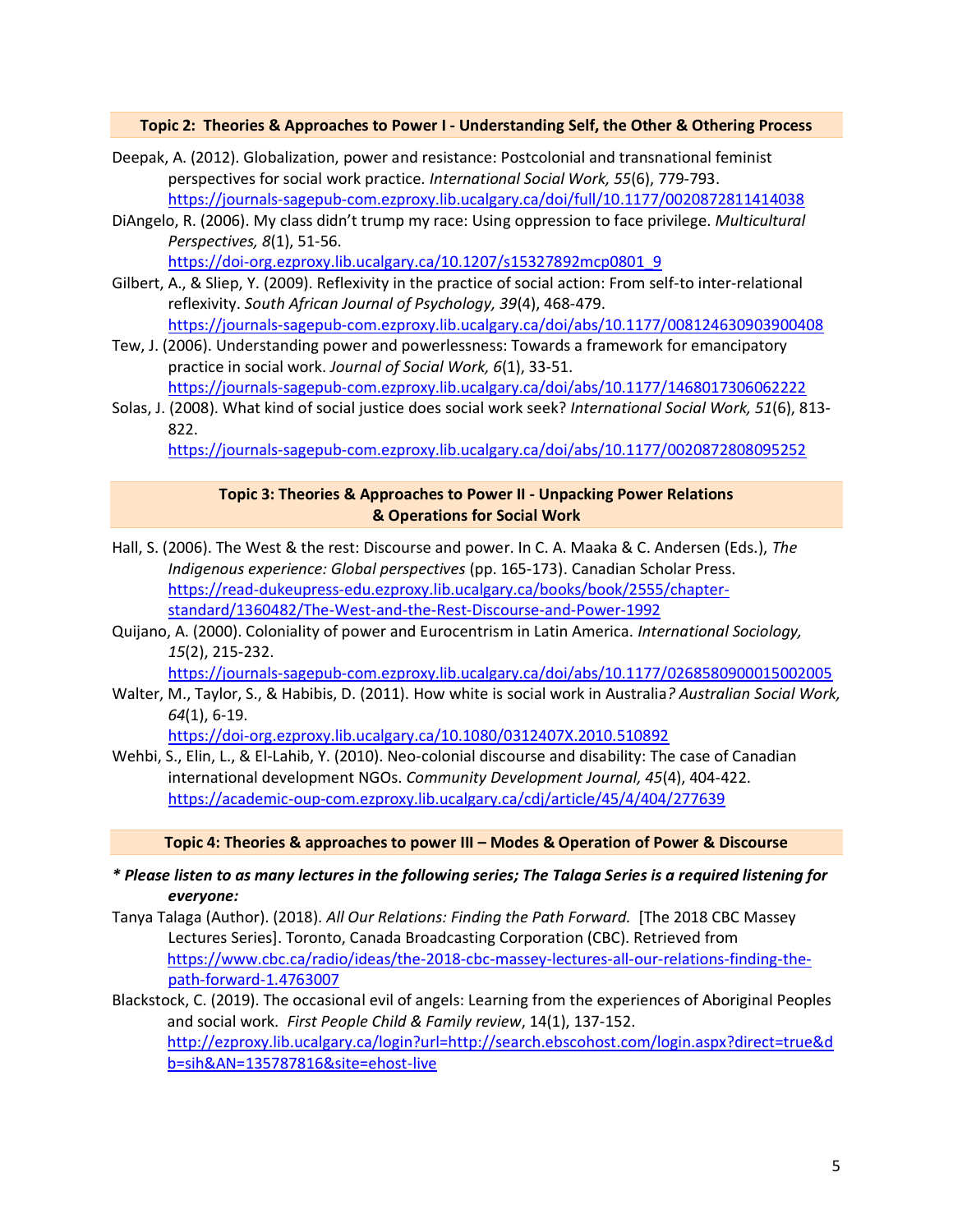- LeFrancois, B. (2013). The psychiatrization of our children, or, an autoethnographic narrative of perpetuating First Nations genocide through 'benevolent' institutions. *Decolonization: Indigeneity, Education & Society, 2*(1), 108-123. <https://jps.library.utoronto.ca/index.php/des/article/view/18687>
- Li, P. S. (2001). The racial subtext of Canada's immigration discourse. *Journal of International Migration and Integration, 2*(1), 77-97.

<https://link-springer-com.ezproxy.lib.ucalgary.ca/article/10.1007/s12134-001-1020-1>

Truth and Reconciliation Commission of Canada: *Calls to Action:* [http://trc.ca/assets/pdf/Calls\\_to\\_Action\\_English2.pdf](http://trc.ca/assets/pdf/Calls_to_Action_English2.pdf)

#### **Topics 5: Intersectionalities & Interlocking Systems of Oppression**

- Bose, C. E. (2012). Intersectionality and global gender inequality. *Gender & Society, 26*(1), 67-72. <https://journals-sagepub-com.ezproxy.lib.ucalgary.ca/doi/full/10.1177/0891243211426722> <https://www-jstor-org.ezproxy.lib.ucalgary.ca/stable/23212241>
- Ferrer, I., Grenier, A., & Brotman, S., & Koehn, S. (2017). Understanding the experiences of racialized older people through an intersectional life course perspective. *Journal of Aging Studies*, 41, 10- 17.

<https://www-sciencedirect-com.ezproxy.lib.ucalgary.ca/science/article/pii/S0890406516303905>

- Hulko, W. (2009). The time-and context-contingent nature of intersectionality and interlocking oppressions. *Affilia: Journal of Women & Social Work, 24*(1), 44-55. <https://journals-sagepub-com.ezproxy.lib.ucalgary.ca/doi/abs/10.1177/0886109908326814>
- Jordan-Zachery, J. S. (2007). Am I a Black woman or a woman who is Black? A few thoughts on the meaning of intersectionality. *Politics & Gender, 3*(2), 254-263. <https://doi-org.ezproxy.lib.ucalgary.ca/10.1017/S1743923X07000074>
- Mattsson, T. (2104). Intersectionality as a useful tool: Anti-oppressive social work & critical reflection. *Affilia: Journal of Women & Social Work, 29*(1), 8-17.

<https://journals-sagepub-com.ezproxy.lib.ucalgary.ca/doi/full/10.1177/0886109913510659>

### **Topic 6: Critical & Anti-Oppressive Social Work Practice**

- Benjamin, A. (2011). Doing anti-oppressive social work: The importance of resistance, history and strategy. In D. Baines (Ed.), *Doing anti-oppressive practice: Building transformative, politicized social work* (pp. 289-297). Fernwood Books. **(Post PDF- Fair Dealing)**
- Humphries, B. (2004). An unacceptable role for social work: Implementing immigration policy. *British Journal of Social Work, 34*(1), 93-107.

<https://academic-oup-com.ezproxy.lib.ucalgary.ca/bjsw/article/34/1/93/1725776>

- McLaughlin, K. (2005). From ridicule to institutionalization: Anti-oppression, the state and social work. *Critical Social Policy, 25*(3), 283-305. <https://doi-org.ezproxy.lib.ucalgary.ca/10.1177%2F0261018305054072> <https://heinonline-org.ezproxy.lib.ucalgary.ca/HOL/P?h=hein.journals/critsplcy25&i=271>
- Pon, G. (2009). Cultural competency as new racism: An ontology of forgetting. *Journal of Progressive Human Services, 20*(1), 59-71. <https://doi-org.ezproxy.lib.ucalgary.ca/10.1080/10428230902871173>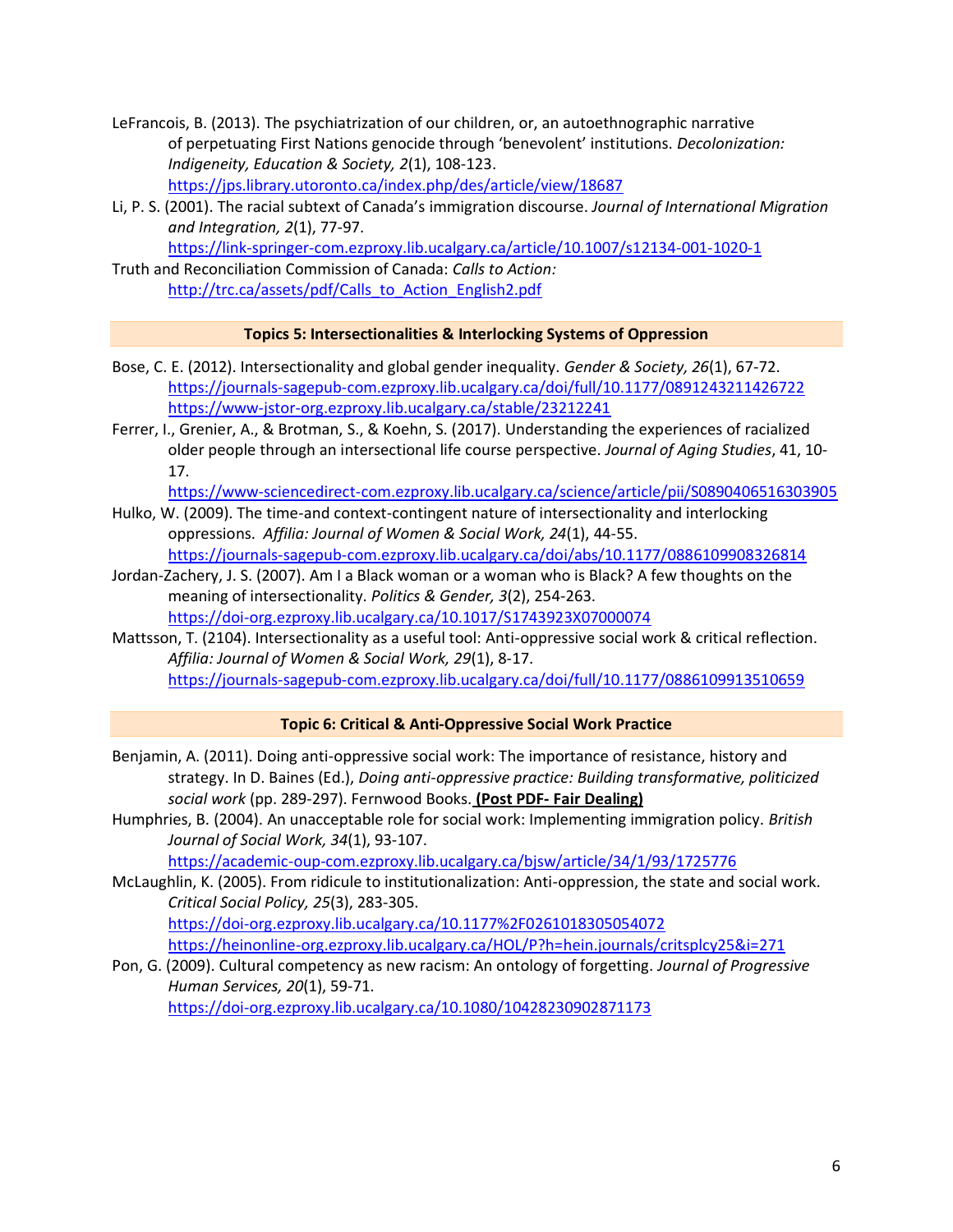Sakamoto, I., & Pitner, R. O. (2005). Use of critical consciousness in anti-oppressive social work practice: Disentangling power dynamics at personal and structural levels. *British Journal of Social Work, 35*, 435-452.

[http://ezproxy.lib.ucalgary.ca/login?url=http://search.ebscohost.com/login.aspx?direct=true&d](http://ezproxy.lib.ucalgary.ca/login?url=http://search.ebscohost.com/login.aspx?direct=true&db=rzh&AN=106521512&site=ehost-live) [b=rzh&AN=106521512&site=ehost-live](http://ezproxy.lib.ucalgary.ca/login?url=http://search.ebscohost.com/login.aspx?direct=true&db=rzh&AN=106521512&site=ehost-live)

Wehbi, S., & Lakkis, S. (2010). Women with disabilities in Lebanon: From marginalization to resistance. *Affilia, 25*(1), 56-67.

<https://journals-sagepub-com.ezproxy.lib.ucalgary.ca/doi/abs/10.1177/0886109909354985>

#### **Topic 7: Ethics & Ethical Tensions - Unpacking Social Work's Roles & Responsibilities**

- Blackstock, C. (2011). Wanted: Moral courage in Canadian child welfare. *First Peoples Child & Family Review, 6*(2), 35-46. <http://journals.sfu.ca/fpcfr/index.php/FPCFR/article/view/114/178>
- Godden, N. J. (2017). The love ethic: A radical theory for social work practice. *Australia Social Work, 70*(4), 405-416.

<https://doi-org.ezproxy.lib.ucalgary.ca/10.1080/0312407X.2017.1301506>

Palmer, M. (2014). Beyond madness: Ways to foster nonviolence in human systems. *Social Alternatives*, *33*(3), 60-64.

[http://ezproxy.lib.ucalgary.ca/login?url=http://search.ebscohost.com/login.aspx?direct=true&db=](http://ezproxy.lib.ucalgary.ca/login?url=http://search.ebscohost.com/login.aspx?direct=true&db=qth&AN=100606699&site=ehost-live) [qth&AN=100606699&site=ehost-live](http://ezproxy.lib.ucalgary.ca/login?url=http://search.ebscohost.com/login.aspx?direct=true&db=qth&AN=100606699&site=ehost-live)

Weinberg, M. (2010). The social construction of social work ethics: Politicizing and broadening the lens. *Journal of Progressive Human Services, 21*(1), 32-44. <https://doi-org.ezproxy.lib.ucalgary.ca/10.1080/10428231003781774>

#### **Topic 8: Social Policies & The Struggles for Inclusion: Who Is Left Out?**

Blackstock. C. (2012). Jordan's Principle: Canada's broken promise to First Nation Children? *Pediatrics & Child Health, 17*(7), 368-370.

<https://academic-oup-com.ezproxy.lib.ucalgary.ca/pch/article/17/7/368/2647016>

Blackstock, C. (2016). Toward the full and proper implementation of Jordan's Principle: An elusive goal to date. *Pediatric & Child Health, 21*(5), 245-246.

<https://academic-oup-com.ezproxy.lib.ucalgary.ca/pch/article/21/5/245/2647378>

- Chouinard, V., & Crooks, V. A. (2005). 'Because they have all the power and I have none': State restructuring of income and employment supports and disabled women's lives in Ontario, Canada. *Disability & Society, 20*(1), 19-32. <https://doi-org.ezproxy.lib.ucalgary.ca/10.1080/0968759042000283610>
- El-Lahib, Y. (2015). The inadmissible "Other": Discourses of ableism and colonialism in Canadian immigration. *Journal of Progressive Human Services, 26*(3), 209-228. <https://doi-org.ezproxy.lib.ucalgary.ca/10.1080/10428232.2015.1063355>
- Silva, D. S., Smith, M. J., & Upshur, R. E. G. (2013). Disadvantaging the disadvantaged: When public health policies and practices negatively affect marginalized populations. *Canadian Journal of Public Health, 104*(5), 410-412.

<https://link-springer-com.ezproxy.lib.ucalgary.ca/article/10.17269/cjph.104.3895>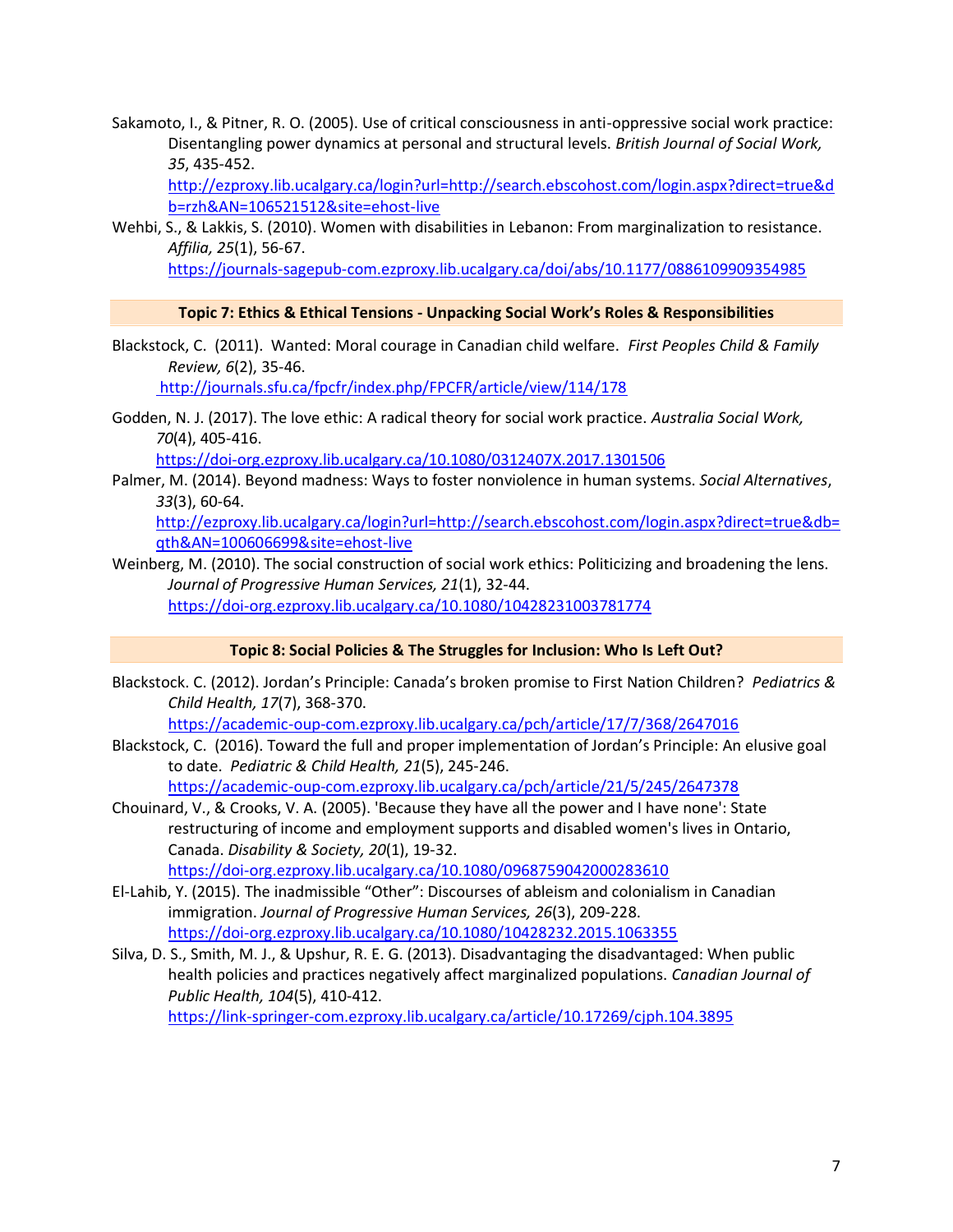#### **Topic 9: Troubling Knowledge Production & Reclaiming Other Ways of Knowing, Doing & Being**

Absolon, K. (2019). Indigenous wholistic theory: A knowledge set for practice. *First People Child & Family Review, 14*(1), 74-87.

<https://fpcfr.com/index.php/FPCFR/article/view/95>

- Anderson-Nathe, B., Gringeri, C., & Wahab, S. (2013). Nurturing "critical hope" in teaching feminist social work research. *Journal of Social Work Education, 49*(2), 277-291. <https://doi-org.ezproxy.lib.ucalgary.ca/10.1080/10437797.2013.768477>
- Kovach, M. (2019). Conversational methods in Indigenous Research. *First People Child & Family Review, 14*(1), 40-48.

<https://fpcfr.com/index.php/FPCFR/article/view/172>

# **ASSESSMENT COMPONENTS**

Please note that throughout the term, there will be many opportunities to discuss all assignments in detail including objectives, expectations, demonstration of learnings and grading criteria. Please note the following criteria for all assignments:

- All submitted work *must follow proper APA format (7th edition) within the text and in the reference list.* Failure to do so will result in significant deduction of grades.
- Assignments and papers are to be submitted on time, absolutely *NO* extensions, unless legitimate reasons are provided and supported by official documentation.
- Late assignments will be *downgraded by 2%* of the assignment grade *per day* including weekends, holidays and study week days.
- There is a *seven-day* maximum limit by which to accept late assignments when students have not asked for extensions. No assignments will be accepted beyond this seven-day limit.
- Under normal circumstances, assignments will be graded and returned to students within three weeks from the day they are submitted.
- Students are responsible for attaching the appropriate file to the dropbox folder and the instructor holds the right to accept or reject wrongfully attached files that do not match assignment requirements.

Students are encouraged to email or communicate on D2L with the instructor throughout the seminar. Please note that email communication is a form of professional communication and reflects a culture of respect and professional mannerism. *Students are expected to adhere* to professional codes of conduct when communicating via email with their peers and instructors. As per the University of Calgary policy, all communication with the instructor *must be done through the U of C email address*, and the instructor maintains the rights *not to* respond to communications through personal email addresses. Please allow up to *48 hours* for response time to your email communications.

### **Assignment 1: Zoom and D2L Participation & Engagement (10%) ………………………………………Ongoing**

This assignment aims to encourage students to actively engage in class discussions and help establish co-learning spaces. In concrete ways, this assignment aims to help students engage and actively participate during zoom and asynchronous sessions in ways that help them develop their facilitation, active listening and reflections of critical conversations. Grades will be based on the student's ongoing and active contributions in the synchronous and asynchronous activities. In particular, students will be expected to contribute new insights, content and critique, as well as connections to their field of practice. Active engagement is measured by how students engage in creating and facilitating a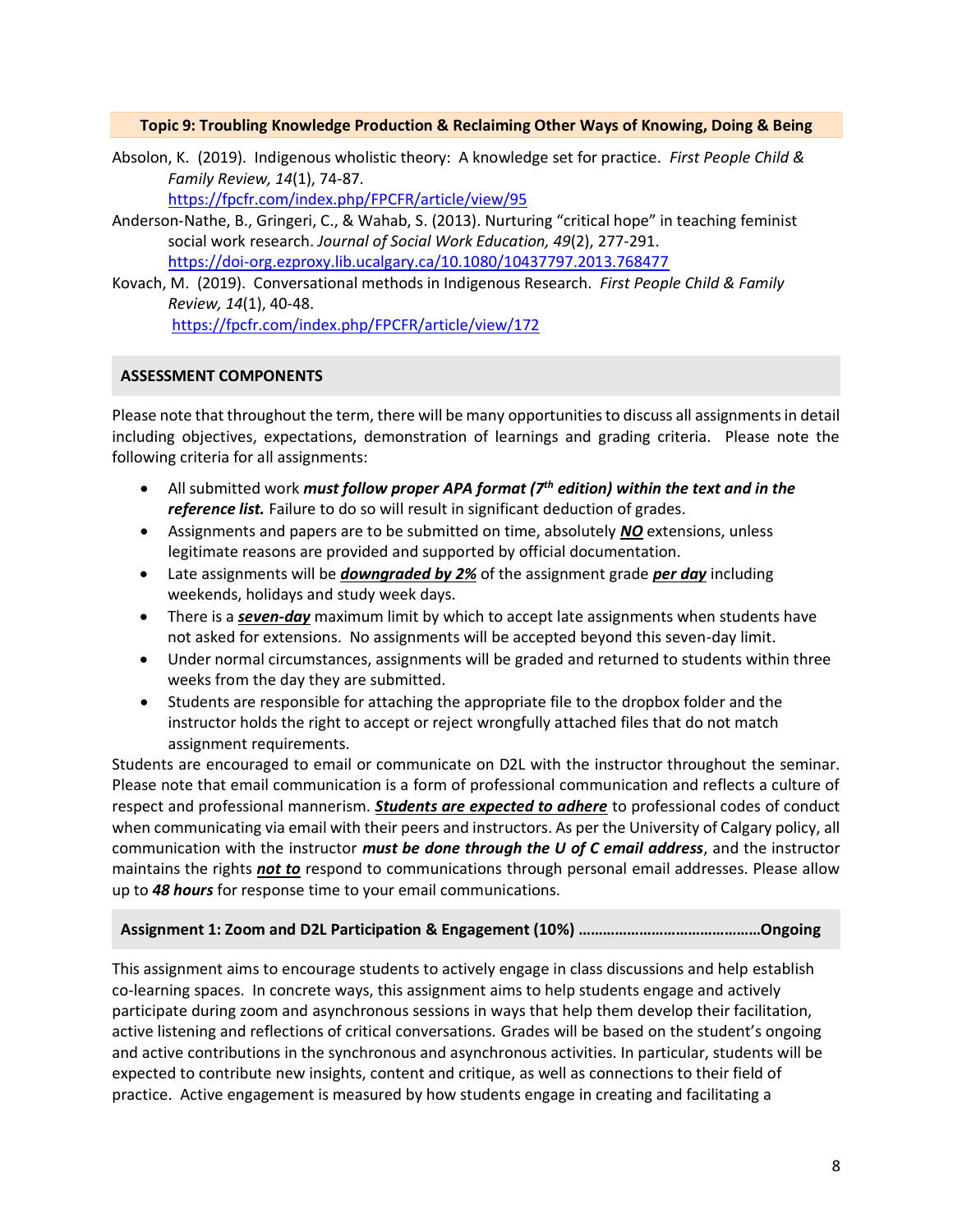collective space of learning and not by the quantity of their contributions to class discussions. This includes recognizing how ideas are shared to foster a collective space of engagement and critical interactions as well as the mindfulness of dominating a space and sharing opinions. Such reflexive process of creating knowledge exchange spaces would foster a co-learning environment that account for all ideas available in class in clear and concrete ways.

### **Assignment 2: Poster Development & Presentation: A Social Justice Analysis of Policy**

This experiential learning and skill-based assignment consists of **three** components to help students critically engage with the tensions associated with knowledge production and consumption as they relate to policy development and implementation. In this assignment, students are encouraged to become active participants of knowledge production, evaluation and dissemination in ways that are consistent with social justice values and principles discussed in class.

In this skill-based assignment, students are to work in groups of 4-5 members and conduct a critical analysis of a policy from social justice perspectives. Students are expected to collaborate and engage with a process of interrogating a social policy of their choice by examining its impacts on issues related to marginalization and oppression. This assignment will help students actively engage and navigate the tensions between knowledge production and consumption and allow them to develop critical and necessary skills to examine policies and discuss their applications beyond policy texts and requirements. This assignment composed of three distinct parts: **1)** Identifying a policy that address issues of marginalization for social groups and develop a poster presentation demonstrating your analysis and critiques of the policy and its application; ongoing discussion of the groups' critical analysis of chosen policy and grounding your analysis within relevant bodies of scholarship; **2)** Present your poster on the designated day & **3)** Offering peer-reviews and feedback on other colleagues' posters.

Students are encouraged to become active participants of knowledge production, evaluation and dissemination in ways that are consistent with social justice values and principles discussed in the course. Students are also asked to interrogate the tensions and contradictions that emerge for them as they unpack the theoretical, epistemological and practice assumptions guiding the course. The purpose of this assignment is to help students not only trace their own learnings, but also engage with how such learnings can be disseminated theoretically in ways that legitimize their own interpretations and analysis of the issues and ideas they examine. In addition, this assignment will help students develop their skills to actively engage with interrogating policies and examine the tensions between policy texts and their implementations within various practice settings. Particular emphasis will be placed on how students integrate their learnings from the course into all parts of this assignment.

During the first class, the instructor will provide the list of policy areas from which to choose a topic and self-assign to a group. Once groups are formed, a dedicated group page will be created on D2L for each group.

Please ensure to apply your teamwork skills to collaborate with others and support one another in each of the following part. Dedicated asynchronous times are put in place so that students will have opportunities to meet with group members and with the instructor in support of this poster assignments.

# **Assignment 2 Part I: Development & Rational of the Selected Social Policy (20%) …..Due: May 15th**

For Part I, students will engage with how their course learnings inform their critical analysis lens though a poster presentation. Presenters will be expected to integrate classroom material (lectures, discussions,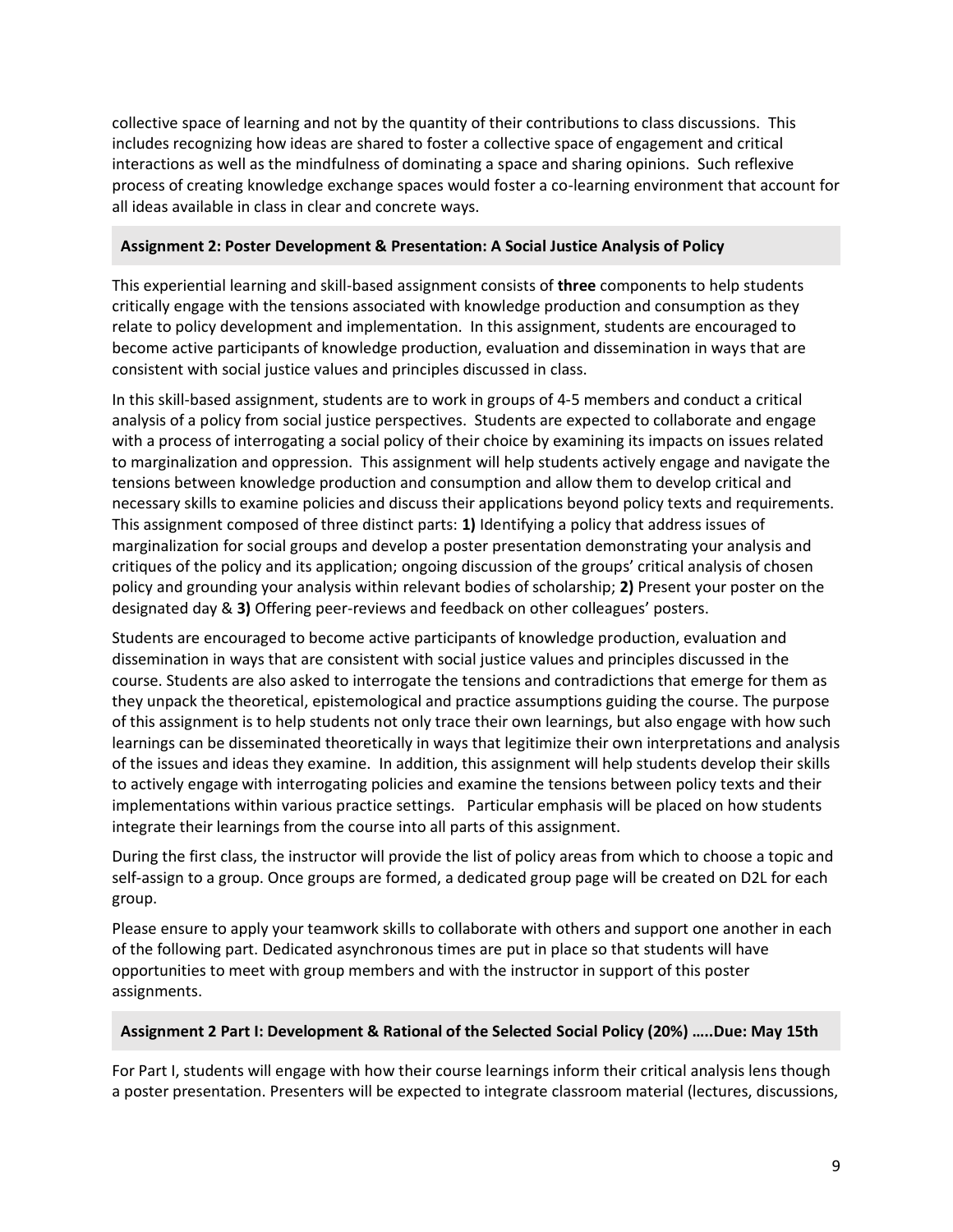readings and classroom activities) into their presentation. Specific attention will be paid to presenters' chosen policy and how they ground their analysis within critical theoretical frameworks we discuss in class as well as how they ground their analysis of their chosen policy within relevant bodies of scholarship.

The poster is assumed to be a scholarly presentation and students are expected to demonstrate academic rigor in the ways to develop their poster and engage with the learnings as they unfold. Students are also encouraged to critically examine ethics and ethical tensions as they shape social work practice approaches when working with diverse and marginalized individuals and social groups in their chosen areas of practice and communities. Students are expected to apply and critically engage and reflexively apply their own learning from the course to inform their practice approaches with diverse and marginalized individuals and social groups. The content should trace their own learnings from the course and about own and systemic assumptions and interrogate the tension and contradictions that emerge from the unpacking of the theoretical, epistemological and practice assumptions. Students are encouraged to legitimize their own interpretations and analysis of the policy at hand from a social justice lens and through a consolidated poster.

In Part I, students in each formed group are asked to identify and agree on a local, national or international social welfare policy. Students must develop and share a list of 10 online resources (e.g. videos, resources, policy briefs, podcasts, etc.) that they will actively engage with to critically analyze and develop their posters. Students are expected to share this list on D2L along with a 2-3 page rationale for why they have selected the policy and related sources, and offer a short discussion on why and how each source informs their theoretical and epistemological understandings of their chosen social policy. The 2-3 page rationale must include proper APA 7th edition formatting and referencing.

The purpose of this assignment is to provide students with the opportunity to utilize their learnings from class to engage in critical policy analysis and examination as they apply to social justice issues and lenses. In other words, groups are encouraged to carry forward their discussions and build on their ideas to advance a critical examination of their chosen policies. Specifically, for this group poster presentation, students are asked to choose any local, national or international social welfare policy and examine it through a critical social justice lens based on the key concepts, themes and ideas we discussed in the course. Presenters will be expected to integrate classroom material (lectures, discussions, readings and classroom activities) into their poster presentations. Specific attention will be paid to presenters' chosen policy and how they ground their analysis within critical theoretical frameworks we discussed in class. Attention also will be paid to presenters' way of **1)** articulating their analysis of the chosen policy; **2)** its relevance to advancing social justice and transformation; **3)** its ability to challenge oppression and marginalization of affected social groups; **4)** its applicability to social work practice; **5)** how the group examines the flows, the tensions or contradictions inherent between policy text and its application. Key questions to consider include, **1)** what perspectives drive policy development and application? **2)** How would such policy respond to the needs it is set to address? In addition, presenters are encouraged to use any creative presentation formats they are comfortable with to illustrate their ideas and demonstrate their findings and analysis.

### **Assignment 2 Part II: Presenting Your Poster (20%) ………………………….………………..…..Due: May 22nd**

On May 22nd, groups will present their posters to the class. Groups will be given 30 minutes to present their posters. Students are expected to integrate Assignment 2: Part I into their presentations. Following each presentation, group members will be asked a series of questions from peers and the instructor.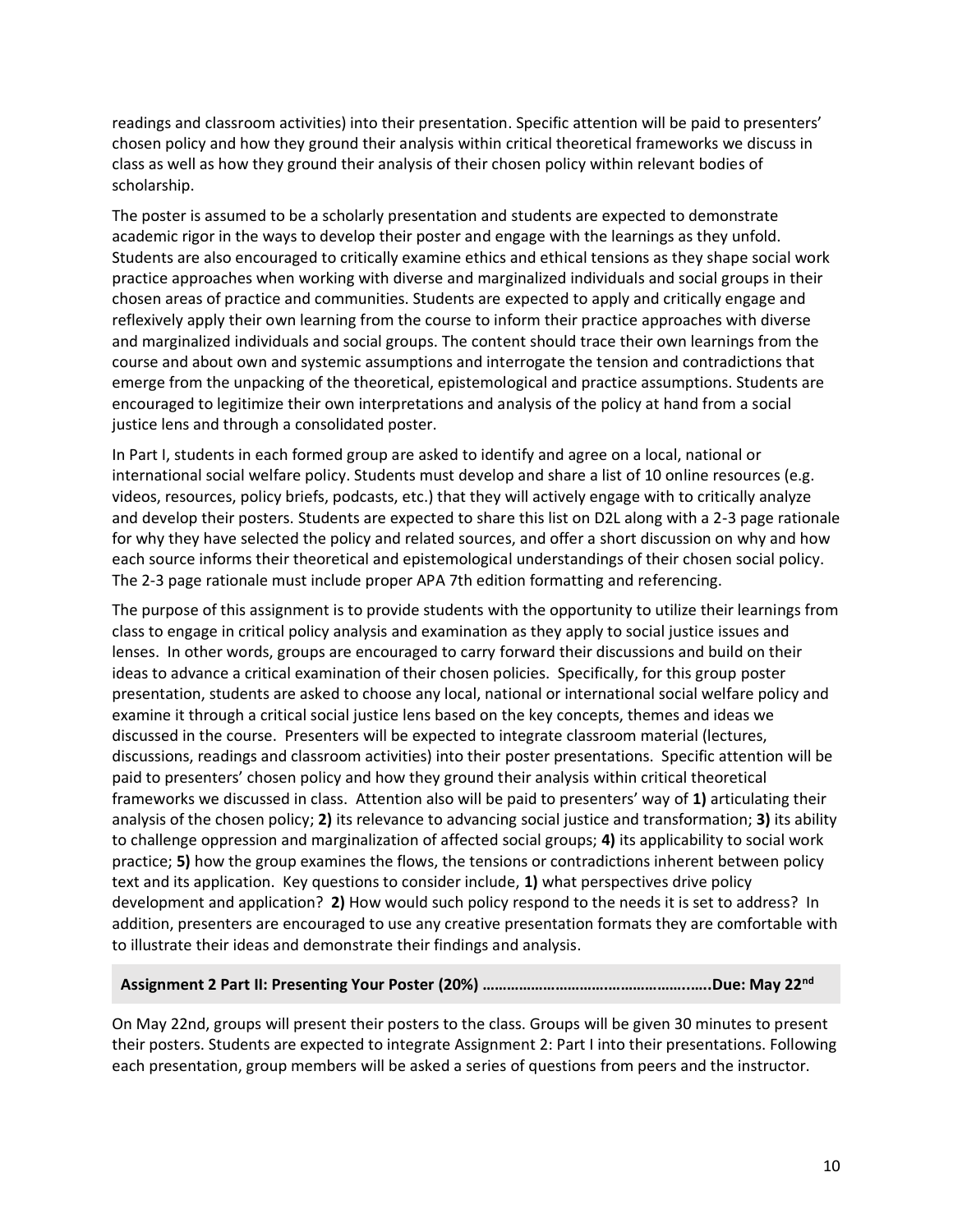Group members will be asked questions that help them articulate how they have integrated their learnings from the course into practice settings. In addition, students are expected to demonstrate scholarly theoretical rigor that shows their ways of examining the issues presented and illustrates their practice approaches with diverse and marginalized individuals and social groups. Students also are encouraged to highlight the role social work knowledge base plays in shaping their responses to issues of marginality. Students are encouraged to position their approaches within critical anti-oppressive and social justice oriented social work practice. Some guiding questions that students might integrate into their poster include: what perspectives drive policy development and application? And how would such policy respond to the needs it is set to address?

Key expectations in this assignment include the groups' abilities to respond to, engage with and critically interrogate the following points:

- Sharing your poster resources (Assignment 1: Part 2)
- Application of critical and social justice analysis of the chosen policy
- Issues of eligibility and entitlement
- Issues of access to social services, health care system, and any other relevant social service
- Key stakeholders informing and affecting this policy
- Responses to the policy by activist groups and affected communities
- Current trends and debates affecting the policy and its reach
- Ability to challenge oppression and marginalization of affected social groups
- Applicability to social work practice
- Examination of the flows, the tensions or contradictions inherent between policy text and its application (e.g. tensions between policy texts and how they are applied)

All presenters are encouraged to use their creativity to enhance the curiosity of other students and engage critical discussions. In addition, attention will be paid to teamwork, flow of ideas and the active engagement of other students on the presented topic. Students are expected to submit all their presentation slides, and a complete list of references consulted on May 21st. Grades are assigned to the entire group.

### **Assignment 2 Part III: Offering Peer-Reviews to Colleagues (10%) …..….…. Due: May 15 & May 23rd**

Part III invites students to critically engage with the poster development and presentation process through a theoretically and epistemologically sound peer-review. Groups will review one poster development on **May 15th**, and one poster on **May 22nd**. Group reviews should be 1-page and incorporate critical analysis of the content presented and offer concrete examination of the knowledge presented, arguments advanced and findings discussed. Reviews also should provide some feedback on the presentation style and aesthetics of the posters as a way to connect to the ideas and arguments in these posters. Reviewers' forms will be distributed at the start of the review process.

The purpose of this part of this assignment is two folds: First, it would help students actively engage with peer-review process as a way to develop their own posters and offer some concrete directions to peers to help improve their posters.

### **Assignment 3: Social Justice Theories: Understanding & Application (40%) ……………Due: by May 29th**

In this final assignment, students are to write a theoretical paper where they build on the theories and knowledge learned throughout the term to develop their own theoretical and practice frameworks. Specifically, using concepts from our course readings and class discussions related to theories of power,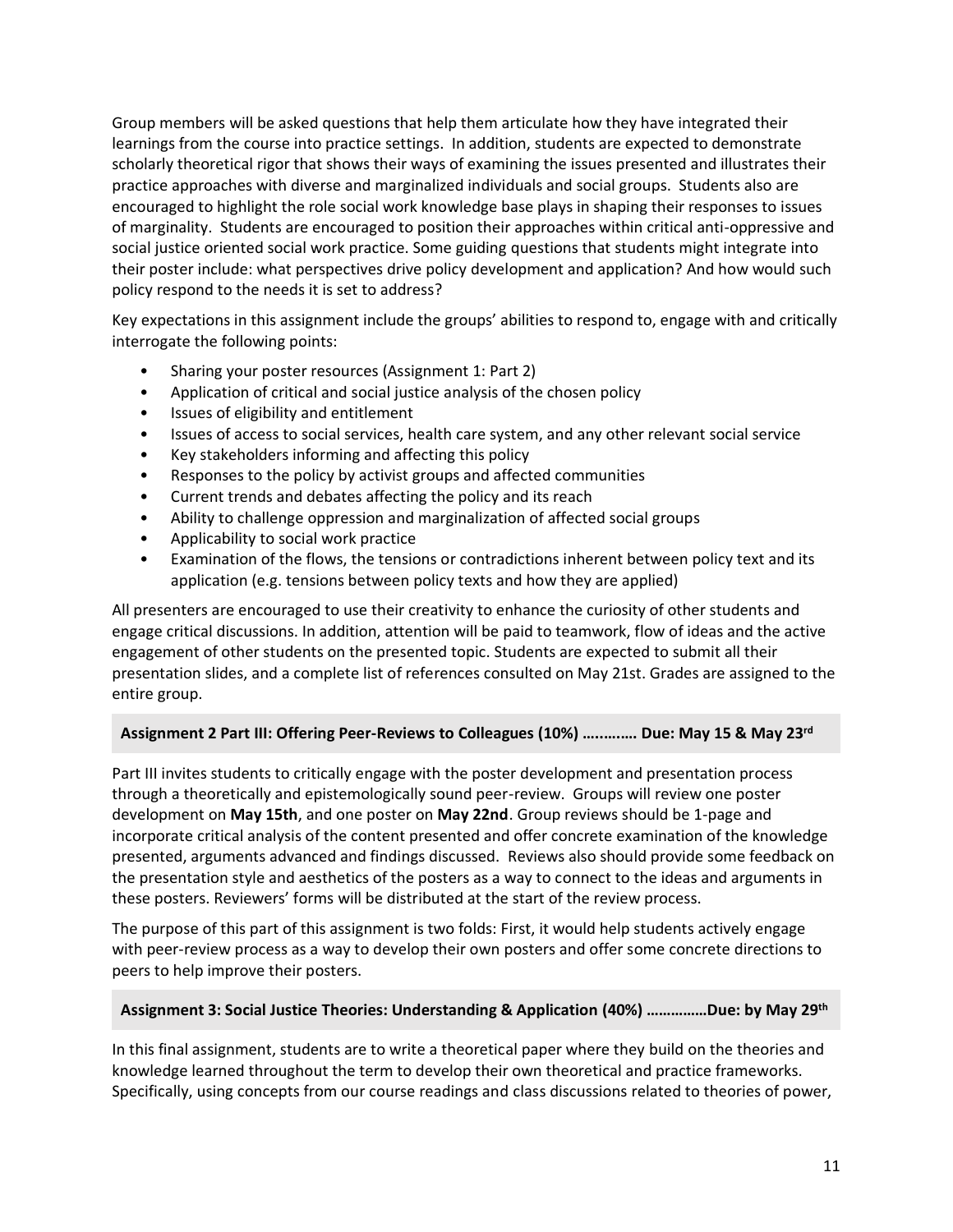issues of diversity and oppression, ways of resistance, students are expected to apply their own understanding of these concepts to practice examples related to issues of marginalization and oppression they have witnessed or engaged with. Students are encouraged to use examples from past field placements, past/present social work practice, a form of political engagement or an example of social activism they are involved with to present a critical incident/event where they witnessed or faced injustice as they relate to marginalized social groups. These (in)justice or critical incident/events are to be examined and interrogated to help students develop their theoretical approaches understanding and to addressing such events. Specifically, students are encouraged to use scholarly literature to explain their understanding of the critical events/incidents they witnessed or faced and discuss the potential impacts on those affected by such events. Students must move away from rhetorical discussion of marginalization and oppression and concretely engage in a sound and comprehensive theoretical analysis of the issues they examine. In addition, students are expected to ground their discussion within relevant theoretical frameworks as they unpack the events/incidents they examine and discuss how they choose to address them and provide a sound rational of their theoretical approaches to practice.

The focus of this assignment is to engage in an analysis of power dynamics of the issue examined and discuss how they shape interactions within and between diverse social groups. Also important is to highlight methods and strategies of resistance and how they can shape social work practice especially when addressing issues related to social justice and transformation as they relate to marginalized and oppressed social groups. Students might consider the potential risks, challenges, and opportunities for transformation when connecting their theoretical approaches to practice as they relate to the incident/events they presented. Students will then be asked to describe practical steps they will take to respond or address the identified injustice (time, place, tactics, etc.). Students must also discuss their thoughts and feelings in relation to the action they are choosing to take as well as their critical reflection of their role as a social worker engaged in addressing the issues discussed. Examples of your reflections should include your thoughts on the challenges, opportunities as well as the ethical and professional tensions and considerations that shape your interventions and inform your practice.

Papers will be graded based on integration of course readings and classroom content, critical analysis, originality of ideas, abilities to apply theories into practice, APA mechanics, organization and clarity. In addition, papers will be graded based on students' abilities to ground their discussion and analysis of relevant bodies of scholarship (outside sources) as well as they abilities to critically apply concepts and theories in a deep, sound and scholarly ways beyond descriptive discussions of these concepts. Grading criteria also include clarity of ideas discussed, originality and reflective approaches to the ideas examined. More details about this assignment, expectations and grading criteria will be discussed in class. The paper should be **5-7** pages long maximum, double spaced, 12 points, properly sourced using APA 7 th edition referencing style. The paper is due by **May 29th** and should be submitted through D2L.

## **ADDITIONAL ASSESSMENT AND EVALUATION INFORMATION**

#### **GUIDELINES FOR SUBMITTING ASSIGNMENTS**

All written assignments are to be submitted in Word format, 12 inch fonts and adhere to APA referencing style  $(7<sup>th</sup>$  edition) within the text and in the reference list. Assignments are to be submitted on D2L using designated dropbox folders. Please make sure you follow the guidelines below to file your assignment: Your full name (as listed on our student records) followed by the assignment (example: Your name- Final theoretical framework Paper). It is students' responsibilities to ensure they submit the proper file on D2L and a grade deduction of 2% will be applied if students submit the "wrong file" and the instructor holds the rights to accept the "wrong" submitted file or not.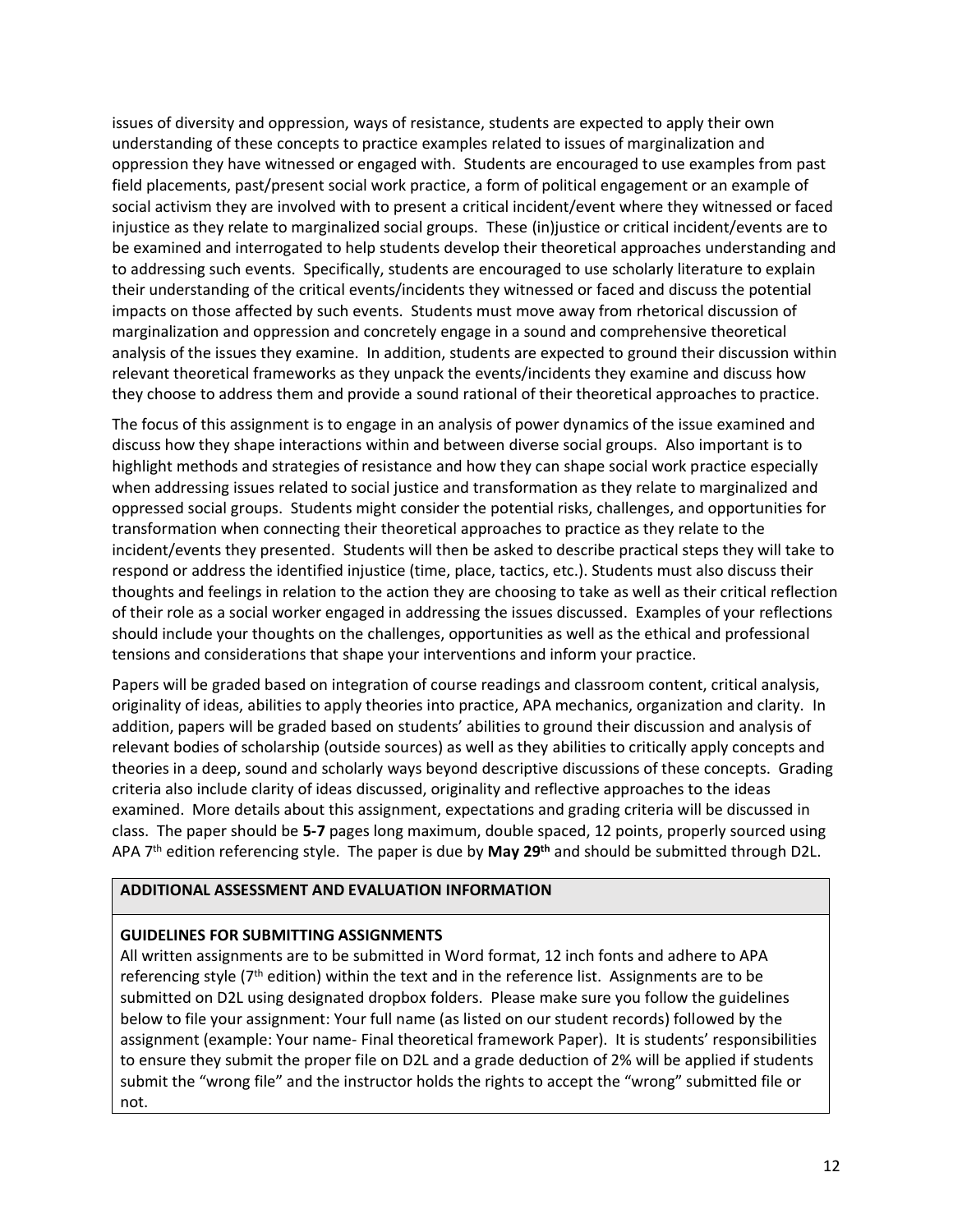# **LATE ASSIGNMENTS**

Pease see earlier guidelines regarding late assignment submissions.

# **ACADEMIC MISCONDUCT**

It is expected that all work submitted in assignments is the student's own work, written expressly by the student for this particular course. Students are reminded that academic misconduct, including plagiarism, has serious consequences, as set out in the University Calendar: <http://www.ucalgary.ca/pubs/calendar/current/k.html>

# **GRADING**

A student's final grade for the course is the sum of the separate assignments. It is not necessary to pass each assignment separately in order to pass the course.

The University of Calgary **Graduate Grading System** and Faculty of Social Work Percentage Conversion will be used.

| Grade | Grade<br>Point | <b>Description</b>                                                                                                                                                                                                                                           | Percentage |
|-------|----------------|--------------------------------------------------------------------------------------------------------------------------------------------------------------------------------------------------------------------------------------------------------------|------------|
| A+    | 4.0            | Outstanding                                                                                                                                                                                                                                                  | 95-100     |
| A     | 4.0            | Excellent - superior performance, showing<br>comprehensive understanding of subject matter                                                                                                                                                                   | 95-100     |
| $A -$ | 3.7            | Very Good Performance                                                                                                                                                                                                                                        | 90-94      |
| $B+$  | 3.3            | Good Performance                                                                                                                                                                                                                                             | 85-89      |
| B     | 3.0            | Satisfactory performance. Note: The grade point<br>value (3.0) associated with this grade is the<br>minimum acceptable average that a graduate<br>student must maintain throughout the<br>programme as computed at the end of each year<br>of their program. | 80-84      |
| $B -$ | 2.7            | Minimum pass for students in Graduate Studies.<br>Note: Students who accumulate two grades of<br>"B-" or lower can be required by the Faculty to<br>withdraw from the programme regardless of the<br>grade point average.                                    | 75-79      |
| $C+$  | 2.3            | All grades below "B-" are indicative of failure at<br>the graduate level and cannot be counted towards<br>Faculty of Graduate Studies course requirements.                                                                                                   | 70-74      |
| C     | 2.00           |                                                                                                                                                                                                                                                              | 65-69      |
| $C-$  | 1.70           |                                                                                                                                                                                                                                                              | 60-64      |
| $D+$  | 1.30           |                                                                                                                                                                                                                                                              | 55-59      |
| D     | 1.00           |                                                                                                                                                                                                                                                              | 50-54      |
| F     | 0.00           |                                                                                                                                                                                                                                                              | Below 50   |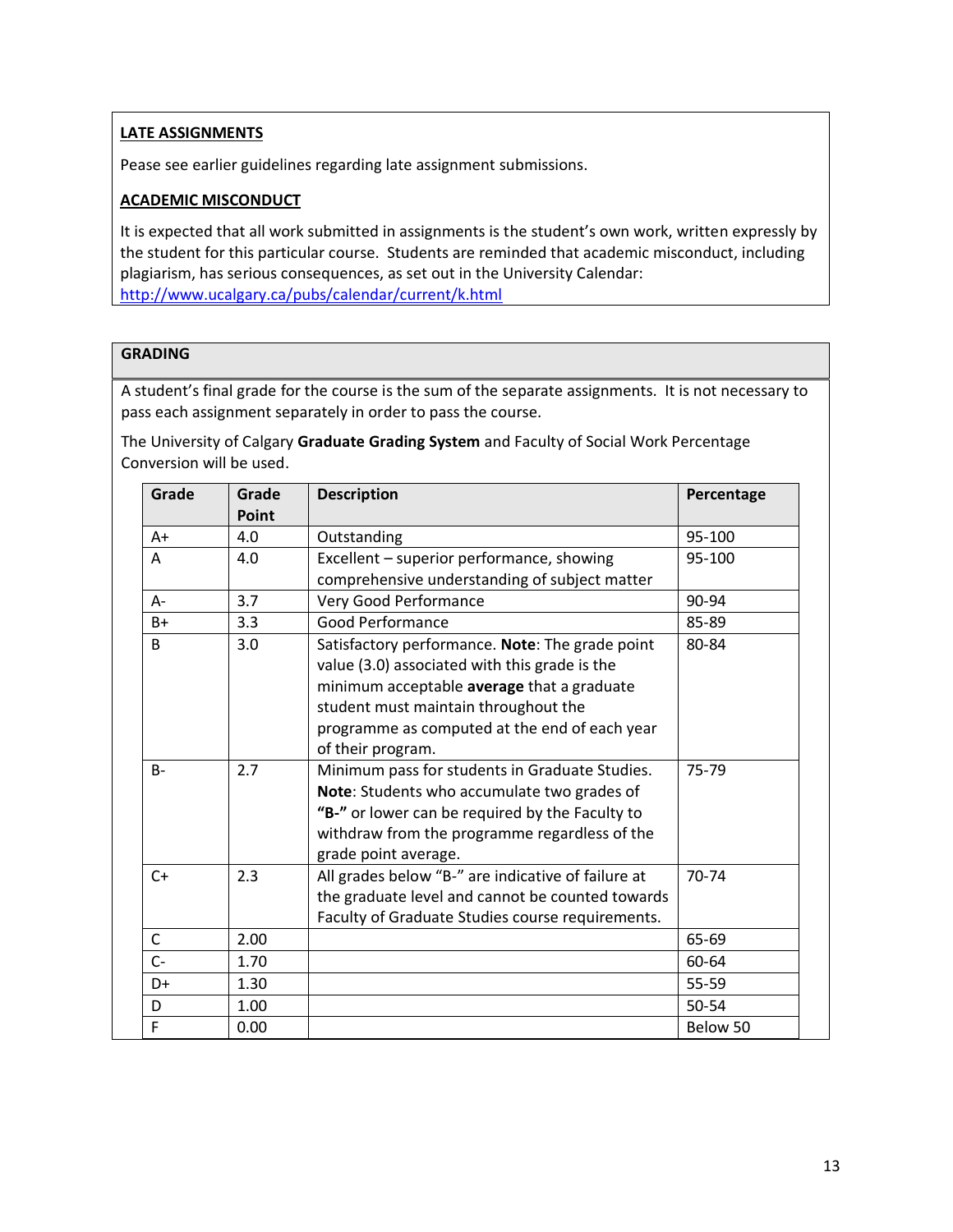#### **COURSE EVALUATION**

Student feedback will be sought at the end of the course through the standard University and Faculty of Social Work course evaluation forms. Students are welcome to discuss the process and content of the course at any time with the instructor.

## **UNIVERSITY OF CALGARY POLICIES AND SUPPORTS**

### **PROFESSIONAL CONDUCT**

As members of the University community, students and staff are expected to demonstrate conduct that is consistent with the University of Calgary Calendar <http://www.ucalgary.ca/pubs/calendar/current/k-2.html>

Students and staff are also expected to demonstrate professional behaviour in class that promotes and maintains a positive and productive learning environment. Consistent with the aims of the Social Work Program and the University of Calgary, all students and staff are expected to respect, appreciate, and encourage expression of diverse world views and perspectives; to offer their fellow community members unconditional respect and constructive feedback; and to contribute to building learning communities that promote individual and collective professional and personal growth. While critical thought and debate is valued in response to concepts and opinions shared in class, feedback must always be focused on the ideas or opinions shared and not on the person who has stated them.

Students and staff are expected to model behaviour in class that is consistent with our professional values and ethics, as outlined in the Canadian Association for Social Workers, Code of Ethics (2005) and the Alberta College of Social Work Standards of Practice (2019). Both can be found online at:

<https://acsw.ab.ca/site/practice-resources?nav=sidebar>

### **ACADEMIC ACCOMMODATION**

It is the student's responsibility to request academic accommodations according to the University policies and procedures. Students seeking an accommodation based on disability or medical concerns should contact Student Accessibility Services (SAS). SAS will process the request and issue letters of accommodation to instructors. For additional information on support services and accommodations for students with disabilities, visit [www.ucalgary.ca/access/](http://www.ucalgary.ca/access/) . Students who require an accommodation in relation to their coursework based on a protected ground other than disability should communicate this need in writing to their Instructor. The full policy on Student Accommodations is available at [http://www.ucalgary.ca/policies/files/policies/student](http://www.ucalgary.ca/policies/files/policies/student-accommodation-policy.pdf)[accommodation-policy.pdf](http://www.ucalgary.ca/policies/files/policies/student-accommodation-policy.pdf)

## **RESEARCH ETHICS**

"If a student is interested in undertaking an assignment that will involve collecting information from members of the public, they should speak with the course instructor and consult the CFREB Ethics Website [\(http://www.ucalgary.ca/research/researchers/ethics-compliance/cfreb\)](http://www.ucalgary.ca/research/researchers/ethics-compliance/cfreb) before beginning the assignment.

### **ACADEMIC MISCONDUCT**

For information on academic misconduct and its consequences, please see the University of Calgary Calendar at<http://www.ucalgary.ca/pubs/calendar/current/k.html>